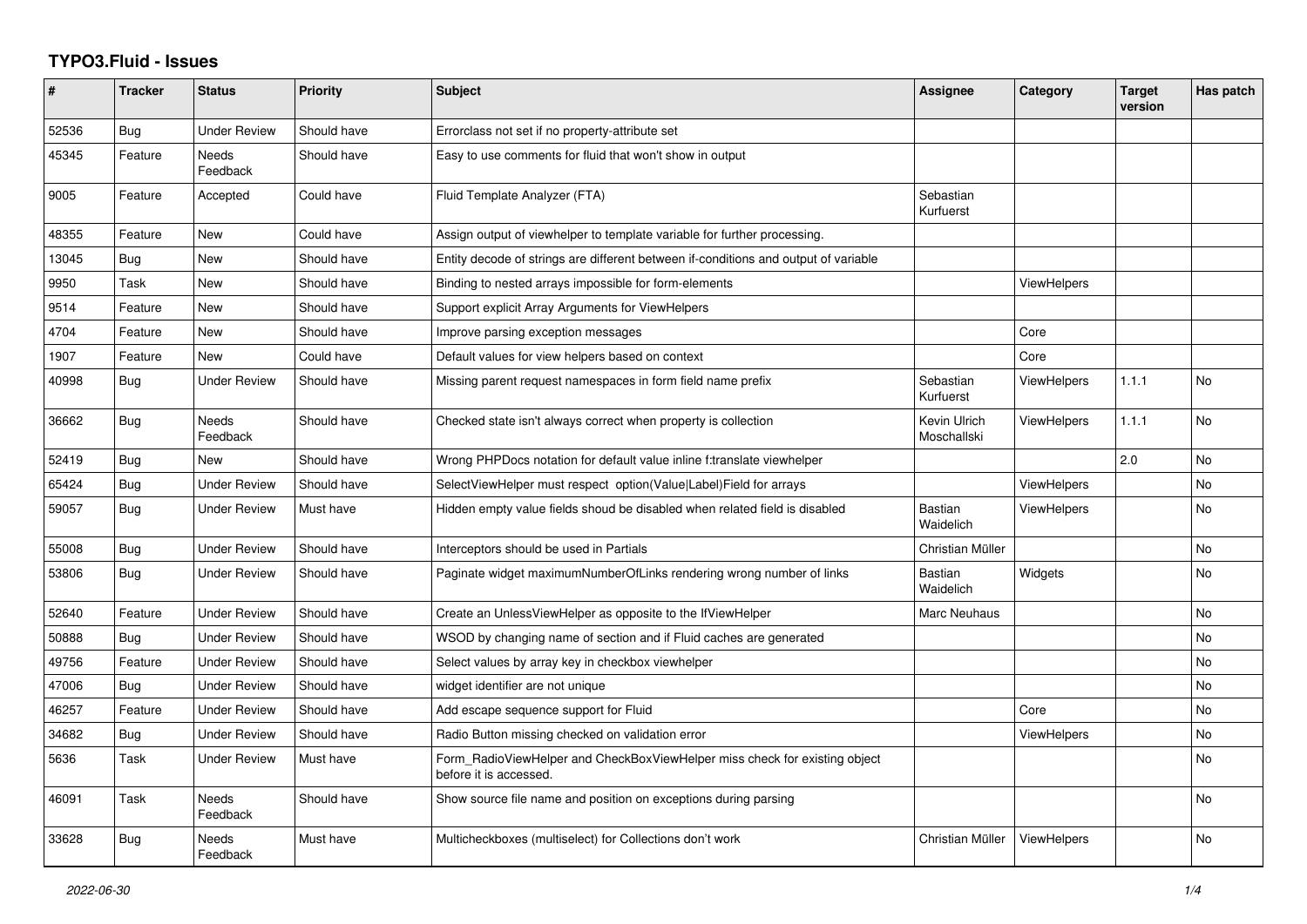| #     | <b>Tracker</b> | <b>Status</b>            | <b>Priority</b> | <b>Subject</b>                                                                       | <b>Assignee</b>        | Category           | <b>Target</b><br>version | Has patch |
|-------|----------------|--------------------------|-----------------|--------------------------------------------------------------------------------------|------------------------|--------------------|--------------------------|-----------|
| 33394 | Feature        | <b>Needs</b><br>Feedback | Should have     | Logical expression parser for BooleanNode                                            | <b>Tobias Liebig</b>   | Core               |                          | No        |
| 8989  | Feature        | Needs<br>Feedback        | Could have      | Search path for fluid template files                                                 |                        | View               |                          | No        |
| 8491  | Task           | Needs<br>Feedback        | Should have     | link.action and uri.action differ in absolute argument                               | Karsten<br>Dambekalns  | ViewHelpers        |                          | No        |
| 3291  | Feature        | <b>Needs</b><br>Feedback | Should have     | Cacheable viewhelpers                                                                |                        |                    |                          | No        |
| 28551 | Bug            | Accepted                 | Should have     | (v4) backport VHTest                                                                 | Sebastian<br>Kurfuerst |                    |                          | No        |
| 5933  | Feature        | Accepted                 | Should have     | Optional section rendering                                                           | Sebastian<br>Kurfuerst | ViewHelpers        |                          | No        |
| 60271 | Feature        | New                      | Should have     | Paginate viewhelper, should also support arrays                                      |                        |                    |                          | No        |
| 60181 | Feature        | New                      | Could have      | Caching mechanism for Fluid Views/Templates                                          |                        | View               |                          | No        |
| 60003 | Feature        | New                      | Should have     | Add required-Attribute to f:form.password                                            |                        | ViewHelpers        |                          | No        |
| 58983 | Bug            | New                      | Should have     | format.date does not respect linebreaks and throws exception                         |                        |                    |                          | No        |
| 58921 | Bug            | New                      | Should have     | f:form.* VHs crash if NOT inside f:form but followed by f:form                       |                        |                    |                          | No.       |
| 57885 | <b>Bug</b>     | New                      | Must have       | Inputs are cleared from a second form if the first form produced a vallidation error |                        |                    |                          | No        |
| 56237 | Task           | New                      | Should have     | in-line (Condition) ViewHelpers should not evaluate on parsing                       |                        |                    |                          | No        |
| 54284 | Bug            | New                      | Should have     | Default Option for Switch/Case VH                                                    |                        | ViewHelpers        |                          | No        |
| 54195 | Task           | New                      | Should have     | Rename and move FormViewHelper's errorClass value, currently 'f3-form-error'         | Adrian Föder           | <b>ViewHelpers</b> |                          | No        |
| 52591 | Bug            | New                      | Should have     | The Pagination Widget broken for joined objects                                      |                        |                    |                          | No        |
| 51277 | Feature        | New                      | Should have     | ViewHelper context should be aware of actual file occurrence                         |                        |                    |                          | No        |
| 51100 | Feature        | New                      | Must have       | Links with absolute URI should have the option of URI Scheme                         |                        | ViewHelpers        |                          | No        |
| 49600 | Bug            | New                      | Should have     | f:form tag shown as a HTML on frontend                                               |                        | ViewHelpers        |                          | No        |
| 49038 | Bug            | New                      | Must have       | form.select does not select the first item if prependOptionValue is used             |                        |                    |                          | No        |
| 47669 | Task           | New                      | Should have     | FormViewHelper does not define the default request method                            |                        |                    |                          | No        |
| 46545 | Feature        | New                      | Should have     | Better support for arrays in options of SelectViewHelper                             |                        |                    |                          | No        |
| 45394 | Task           | New                      | Should have     | Forwardport Unit test for standalone view                                            |                        | View               |                          | No        |
| 45153 | Feature        | New                      | Should have     | f:be.menus.actionMenuItem - Detection of the current select option is insufficient   |                        |                    |                          | No        |
| 43072 | Task           | New                      | Should have     | Remove TOKENS for adding templates fallback in Backporter                            |                        | View               |                          | No        |
| 43071 | Task           | New                      | Should have     | Remove TOKENS for adding fallback teplates in B                                      |                        |                    |                          | No        |
| 42743 | Task           | New                      | Should have     | Remove inline style for hidden form fields                                           |                        |                    |                          | No        |
| 42397 | Feature        | New                      | Should have     | Missing viewhelper for general links                                                 |                        |                    |                          | No        |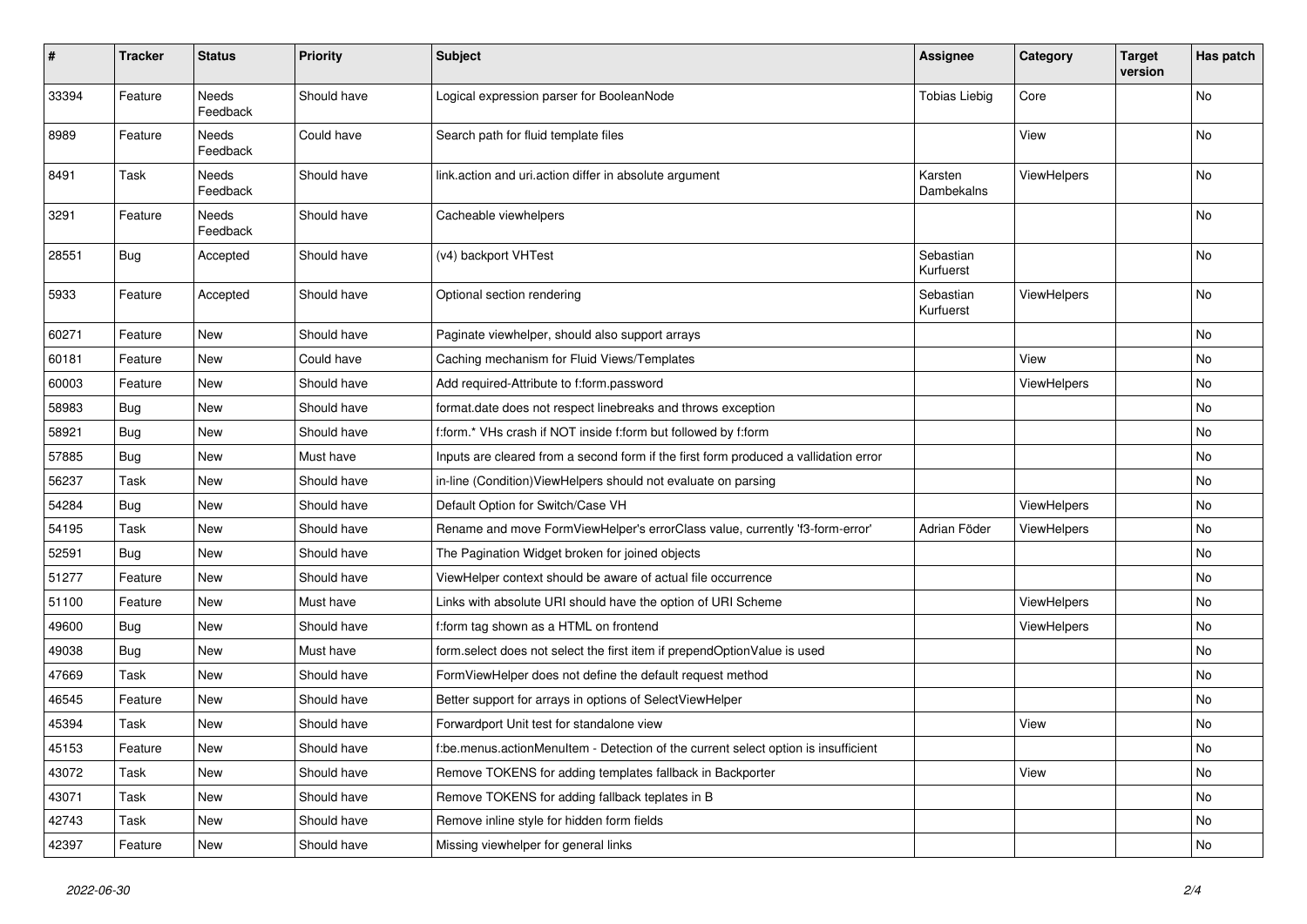| ∦     | <b>Tracker</b> | <b>Status</b> | <b>Priority</b>      | <b>Subject</b>                                                                                              | <b>Assignee</b>              | Category    | <b>Target</b><br>version | Has patch |
|-------|----------------|---------------|----------------------|-------------------------------------------------------------------------------------------------------------|------------------------------|-------------|--------------------------|-----------|
| 40081 | Feature        | New           | Should have          | Allow assigned variables as keys in arrays                                                                  |                              |             |                          | No        |
| 40064 | Bug            | New           | Must have            | Multiselect is not getting persisted                                                                        |                              | ViewHelpers |                          | No.       |
| 39990 | Bug            | New           | Should have          | Same form twice in one template: hidden fields for empty values are only rendered<br>once                   |                              | Core        |                          | No        |
| 39936 | Feature        | New           | Should have          | registerTagAttribute should handle default values                                                           |                              | ViewHelpers |                          | No        |
| 38369 | Bug            | <b>New</b>    | Must have            | Resource ViewHelpers should not fall back to request package                                                |                              | View        |                          | No.       |
| 38130 | Feature        | New           | Should have          | Checkboxes and multiple select fields should have an assignable default value                               |                              |             |                          | No        |
| 37619 | Bug            | New           | Should have          | Fatal Error when using variable in name attribute of Section ViewHelper                                     |                              | ViewHelpers |                          | No        |
| 37095 | Feature        | New           | Should have          | It should be possible to set a different template on a Fluid TemplateView inside an<br>action               | Christopher<br><b>Hlubek</b> |             |                          | No        |
| 36655 | <b>Bug</b>     | New           | Should have          | <b>Pagination Links</b>                                                                                     |                              | Widgets     |                          | No.       |
| 36410 | Feature        | New           | Should have          | Allow templates to send arguments back to layout                                                            |                              | ViewHelpers |                          | No.       |
| 34309 | Task           | New           | Could have           | Unknown ViewHelpers cause exception - should be handled more graceful                                       |                              | ViewHelpers |                          | No        |
| 33551 | Bug            | <b>New</b>    | Must have            | View helper values break out of a partial scope                                                             | Sebastian<br>Kurfuerst       | Core        |                          | No        |
| 33215 | Feature        | New           | Should have          | RFC: Dynamic values in ObjectAccess paths                                                                   |                              |             |                          | No        |
| 31955 | Feature        | New           | Should have          | f:uri.widget                                                                                                |                              | Widgets     |                          | No        |
| 30555 | Feature        | New           | Could have           | Make TagBuilder more extensible                                                                             |                              | Core        |                          | No.       |
| 28554 | Bug            | New           | Should have          | (v4) implement feature flag to disable caching                                                              |                              |             |                          | No.       |
| 28553 | Bug            | New           | Should have          | improve XHProf test setup                                                                                   |                              |             |                          | No        |
| 28552 | Bug            | New           | Should have          | (v5) write ViewHelper test for compiled run; adjust functional test to do two passes<br>(uncached & cached) |                              |             |                          | No        |
| 28550 | Bug            | New           | Should have          | (v4) make widgets cacheable, i.e. not implement childnodeaccess interface                                   |                              |             |                          | No        |
| 28549 | <b>Bug</b>     | New           | Should have          | make widgets cacheable, i.e. not implement childnodeaccess interface                                        |                              |             |                          | No        |
| 27607 | Bug            | New           | Must have            | Make Fluid comparisons work when first element is STRING, second is NULL.                                   |                              | Core        |                          | No        |
| 26664 | Task           | New           | Won't have this time | Clean up Form ViewHelpers                                                                                   |                              | ViewHelpers |                          | No        |
| 26658 | Task           | New           | Won't have this time | Make Form ViewHelpers consistent                                                                            |                              | ViewHelpers |                          | No        |
| 12863 | Bug            | New           | Should have          | Attributes of a viewhelper can't contain a '-'                                                              | Sebastian<br>Kurfuerst       | Core        |                          | No        |
| 10911 | Task           | New           | Should have          | Tx_Fluid_ViewHelpers_Form_AbstractFormViewHelper->renderHiddenIdentityField<br>should be more reliable      |                              | ViewHelpers |                          | No        |
| 10472 | Feature        | New           | Could have           | Fluid Standalone distribution                                                                               |                              | Core        |                          | No        |
| 8648  | <b>Bug</b>     | New           | Should have          | format.crop ViewHelper should support all features of the crop stdWrap function                             |                              | ViewHelpers |                          | No        |
| 3725  | Feature        | New           | Could have           | <b>CSS Engine</b>                                                                                           | Christian Müller             | ViewHelpers |                          | No        |